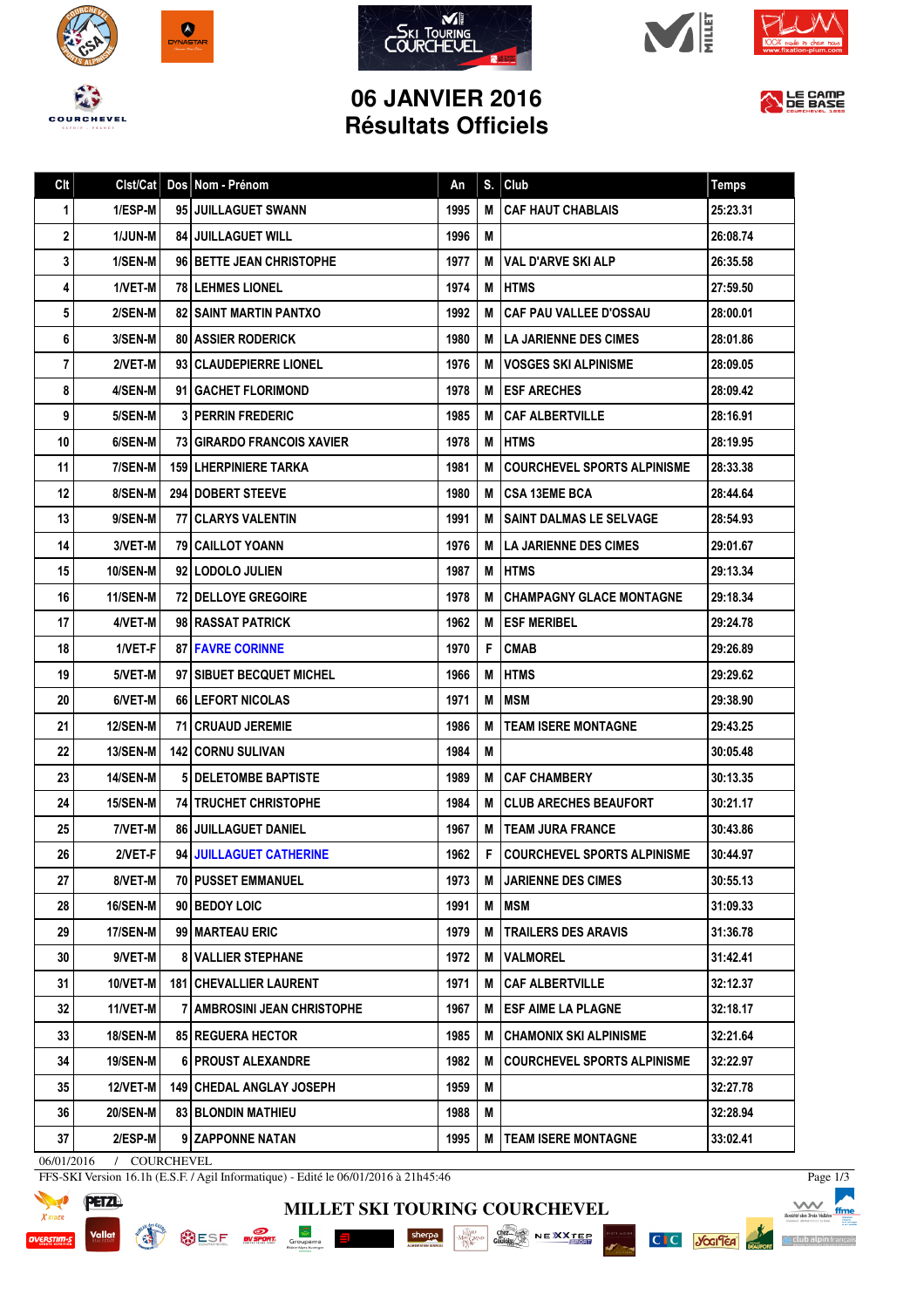| Clt | Clst/Cat        | Dos Nom - Prénom                   | An   | S. | Club                               | <b>Temps</b> |
|-----|-----------------|------------------------------------|------|----|------------------------------------|--------------|
| 38  | 3/VET-F         | <b>112 BAU GERALDINE</b>           | 1970 | F  | <b>MERIBEL MOTTARET</b>            | 33:03.51     |
| 39  | 13/VET-M        | <b>140   PROUST CHRISTOPHE</b>     | 1976 | M  |                                    | 33:06.73     |
| 40  | 1/CAD-M         | <b>116 CHARVIN AUGUSTIN</b>        | 1999 | M  | <b>HTMS</b>                        | 33:13.22     |
| 41  | 2/JUN-M         | <b>144 ROMANET VICTOR</b>          | 1998 | M  | <b>CAF ALBERTVILLE</b>             | 33:13.66     |
| 42  | 14/VET-M        | <b>151 VALLIER FRANCK</b>          | 1966 | M  |                                    | 33:29.25     |
| 43  | 15/VET-M        | <b>76 CATEAU CHRISTIAN</b>         | 1970 | M  |                                    | 33:48.93     |
| 44  | <b>21/SEN-M</b> | <b>126 I DOMENGET GUILLAUME</b>    | 1986 | M  | <b>CAF GI GRENOBLE</b>             | 34:07.25     |
| 45  | <b>22/SEN-M</b> | <b>120 BOUCHER CORENTIN</b>        | 1985 | M  | <b>HTMS</b>                        | 34:18.60     |
| 46  | 4/VET-F         | <b>186 LATHURAZ VERONIQUE</b>      | 1968 | F  | <b>COURCHEVEL SPORTS ALPINISME</b> | 34:32.94     |
| 47  | <b>23/SEN-M</b> | <b>154 MOURIN STANISLAS</b>        | 1986 | M  |                                    | 35:19.65     |
| 48  | 16/VET-M        | <b>196   TOWNEND LEE</b>           | 1973 | M  |                                    | 35:28.51     |
| 49  | 17/VET-M        | 202 MARSHALL KEITH                 | 1966 | M  | <b>HERRY BOZ</b>                   | 35:57.90     |
| 50  | 18/VET-M        | <b>4 ALLAMANNO WILLIAM</b>         | 1972 | M  |                                    | 35:58.01     |
| 51  | 19/VET-M        | 88 JOND CHRISTOPHE                 | 1960 | M  | <b>CAF CHAMBERY</b>                | 36:03.20     |
| 52  | 1/SEN-F         | <b>199 DOHIN MARIE</b>             | 1984 | F  |                                    | 36:06.99     |
| 53  | 1/JUN-F         | 139 JOLY CHLOE                     | 1998 | F  | <b>CAF ALBERTVILLE</b>             | 36:34.33     |
| 54  | <b>24/SEN-M</b> | <b>105 DE RANCOURT FRANCOIS</b>    | 1988 | M  |                                    | 36:39.51     |
| 55  | 20/VET-M        | 108 PETITJEAN ROBERT               | 1959 | M  | <b>COURCHEVEL SPORTS ALPINISME</b> | 36:43.47     |
| 56  | <b>25/SEN-M</b> | 188 COLARD PIERRE YVES             | 1991 | M  |                                    | 36:52.85     |
| 57  | 2/SEN-F         | <b>127 PERRIN ELISE</b>            | 1986 | F  |                                    | 37:00.70     |
| 58  | 21/VET-M        | <b>124   PALIJCZUK OLIVIER EVA</b> | 1974 | M  |                                    | 37:24.77     |
| 59  | <b>22/VET-M</b> | <b>292 MACKAY CHARLES</b>          | 1961 | M  |                                    | 37:26.06     |
| 60  | 2/CAD-M         | <b>143 COLLIARD DORIAN</b>         | 1999 | M  | <b>IMSM</b>                        | 37:31.26     |
| 61  | <b>23/VET-M</b> | <b>141   LEVEQUE ARNAUD</b>        | 1976 | M  |                                    | 37:48.29     |
| 62  | 24/VET-M        | <b>100 POPOVITSCH YANN</b>         | 1974 | M  | <b>CAF VANOISE</b>                 | 37:49.35     |
| 63  | 25/VET-M        | <b>182 CATELLA NICOLAS</b>         | 1974 | M  | CLUB DES SPORTS VALMOREL           | 37:56.21     |
| 64  | $3/SEN-F$       | <b>148 DESJARDINS SOPHIE</b>       | 1989 | F. | <b>CAF CHAMBERY</b>                | 38:08.90     |
| 65  | 26/SEN-M        | 102 BLANC TAILLEUR ARNAUD          | 1984 | М  |                                    | 38:12.98     |
| 66  | 3/ESP-M         | <b>150 PERROUCHET NICOLAS</b>      | 1993 | M  |                                    | 38:25.22     |
| 67  | 26/VET-M        | 101 SOCQUET MANU                   | 1970 | M  |                                    | 38:38.31     |
| 68  | 4/SEN-F         | 231   HOUILLON CHRISTELLE          | 1979 | F. | COURCHEVEL SPORTS ALPINISME        | 38:55.97     |
| 69  | 5/VET-F         | <b>244   BARTNICKI MIREILLE</b>    | 1970 | F  | <b>CAF ALBERTVILLE</b>             | 39:39.55     |
| 70  | <b>27/VET-M</b> | <b>185   CUMMING DAVE</b>          | 1958 | м  | <b>CHAMONIX</b>                    | 40:06.21     |
| 71  | 28/VET-M        | 122 WATSON ROBERT                  | 1972 | M  |                                    | 40:22.27     |
| 72  | 5/SEN-F         | <b>224 LHERPINIERE KATIE</b>       | 1979 | F  |                                    | 40:37.49     |
| 73  | 29/VET-M        | <b>123 DURAND DIDIER</b>           | 1970 | M  |                                    | 40:49.04     |
| 74  | 6/VET-F         | <b>121   GACHET MAUROZ PASCALE</b> | 1958 | F  | <b>IESF COURCHEVEL 1550</b>        | 40:54.65     |
| 75  | 6/SEN-F         | <b>129   DELSUPEHE FRANCE</b>      | 1987 | F  | <b>I HTMS</b>                      | 40:55.20     |
| 76  | 7/VET-F         | <b>225 BATCHELOR MELANIE</b>       | 1970 | F  |                                    | 41:27.11     |
| 77  | 30/VET-M        | <b>233 DENIS STEPANOV</b>          | 1970 | M  |                                    | 41:34.34     |
| 78  | 31/VET-M        | <b>264   SULLICE JEAN MARC</b>     | 1964 | M  |                                    | 41:41.26     |
| 79  | 32/VET-M        | 258 PACHOUD DENIS                  | 1959 | M  | <b>CAF CHAMBERY</b>                | 41:53.97     |

06/01/2016 / COURCHEVEL

FFS-SKI Version 16.1h (E.S.F. / Agil Informatique) - Edité le 06/01/2016 à 21h45:47

Page 2/3